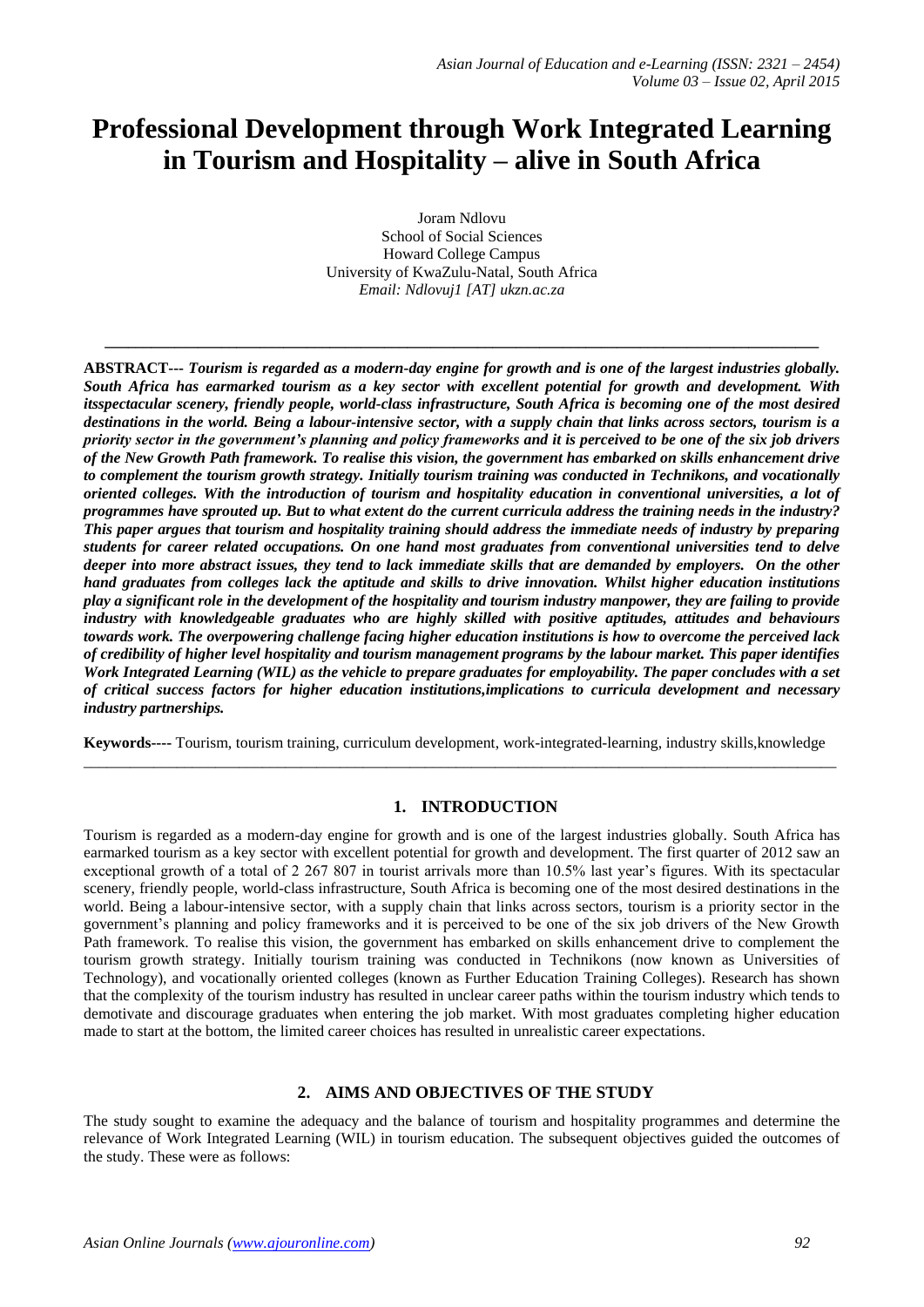- To compare and discuss the perceptions of stakeholders with regards to WIL in tourism and hospitality education.
- To examine the relationship between WIL and career choices.
- To analyse the link between WIL and vocational education and training
- To make conclusion and recommendations on the relevance of WIL in tourism and hospitality education

The results of this study could help to tourism and hospitality curriculum developers to understand the significance of WIL learning in tourism education which may subsequently increase the chances of graduate employability and/or career mobility.

## **3. LITERATURE REVIEW**

The need to evaluate the quality of hospitality, tourism and leisure programmes accurately has become increasingly important (Hong, Teng, & Baum, 2009).Tourism education and curriculum design at whatever level are embedded in a complex construct of influences of stakeholders, with students, employers (or the industry) and government funding bodies being the most important one (Chimutingiza, Mwando & Kazembe, 2011). The South African higher education system comprises universities (including research-intensive universities), comprehensive universities, and universities of technology.While the higher education system is differentiated in the sense that different institutions offer different types of qualifications at different levels of the HEQF, most South African higher education institutions (be they research-led institutions, comprehensive universities, or universities of technology) have Applied Science, Business, Humanities, Education, Engineering and/or Health Science faculties, and many of their professional programmes (such as Architecture, Business, Engineering, Law and Medicine) are often the most prestigious and have the highest entrance requirements (CHE, 2011). The levels vary from diploma to doctorate with many universities across the sectorssatisfied with providing career-focused education.Most South African hotel schools offer national diplomas in Tourism management, Hospitality Management, Food and BeverageManagement, and Rooms division management particularly those that fall under the University of Technology banner. All these courses include compulsory WIL(Spowart, 2006). Vocational education (also known as vocational education and training or VET) has been defined as education that prepares people for specific trades, crafts and careers at various levels, from a trade craft to technician, or a professional position in engineering, accountancy, nursing, medicine, architecture, pharmacy, law etc (*see,*Ring , Dickinger&Worber, 2009; Aggett & Busby, 2011). Most of these craft vocations are usually based on manual or practical activities, traditionally non-academic and trade specific (*see*Chang &Hsu, 2010; Sattler, 2011;Rotich, Sawe& Akgül,2012).This type of education is different from academic oriented programmes which are knowledge based with broader scientific inquiry, concentrating on theory and abstract conceptual knowledge.Traditionally 60% of the content ofvocational qualifications is theoretically defined by industry and not by government or training providers (Inui *et al.,* 2006).However, the boundaries between Vocational education and academic education are becoming more blurred since most of the tourism programmes are primarily part vocational, and part academic depending upon the needs of a given course.

Historically, tourism education developed from technical/vocational schools in Europe (Barry, 2007). These schools emphasised on training in core competencies such as hospitality, hotel management and related business skills (*see,*Inui *et al.,*2006;Chang & Hsu, 2010).It is frequently said that university tourism education, which in most cases has emerged from purely vocational training courses has not yet overcome its vocational focus (Chimutingiza*et al.,* 2011). While these programmes meet actual needs in training and education, there have been discussions on the proper place of such programmes. Debates over tourism programmes at universities appear to centre on the balance between vocational and academic focus (Inui*et al.,* 2006;Chang & Hsu, 2010). Employability has become the only important end product of tourism education (*see*, Raybould & Wilkins, 2005; Vaz, 2012;Ring*et al,* 2009).Balancing the vocational and liberal aspects of tourism education is vital to producing a well-rounded graduate (Inui, *et al.,* 2006). Internships have been found to increase the ability of students to critically reflect on the tourism business (Tribe, 2001) and go beyond vocational or academic educationdichotomies to meet global tourism market demands(Chang & Hsu, 2010).This perspective is shared by CHE (2011) where it categorically states that "University teachers should be concerned about ensuring that the students that graduate from their programmes are prepared for the world in which they will live and work through Work Integrated Learning (WIL). WIL refers to the process whereby students come to learn from experiences in educational and practice settings and integrate the contributions of those experiences in developing the understandings, procedures and dispositions required for effective professional practice, including criticality (*see,*Martin, Fleming, Ferkins, Wiersma and Coll, 2010; Sattler, 2011; Tanaka & Carlson, 2012). WIL varies from service learning, volunteerism, community service, internships, to field education/practicum (Furco, 1996).For WIL to be meaningful, certain conditions have to be present, namely, an educational experience should result in students: (a) participating in an organized service activity that meets identified community needs; (b) reflecting on the service or activity in such a way to gain further understanding of the course content in a broader appreciation of the discipline, and (c) gaining an enhanced sense of civic responsibility (Bringle & Hatcher, 1995). Even though, strong connections with industry have result due to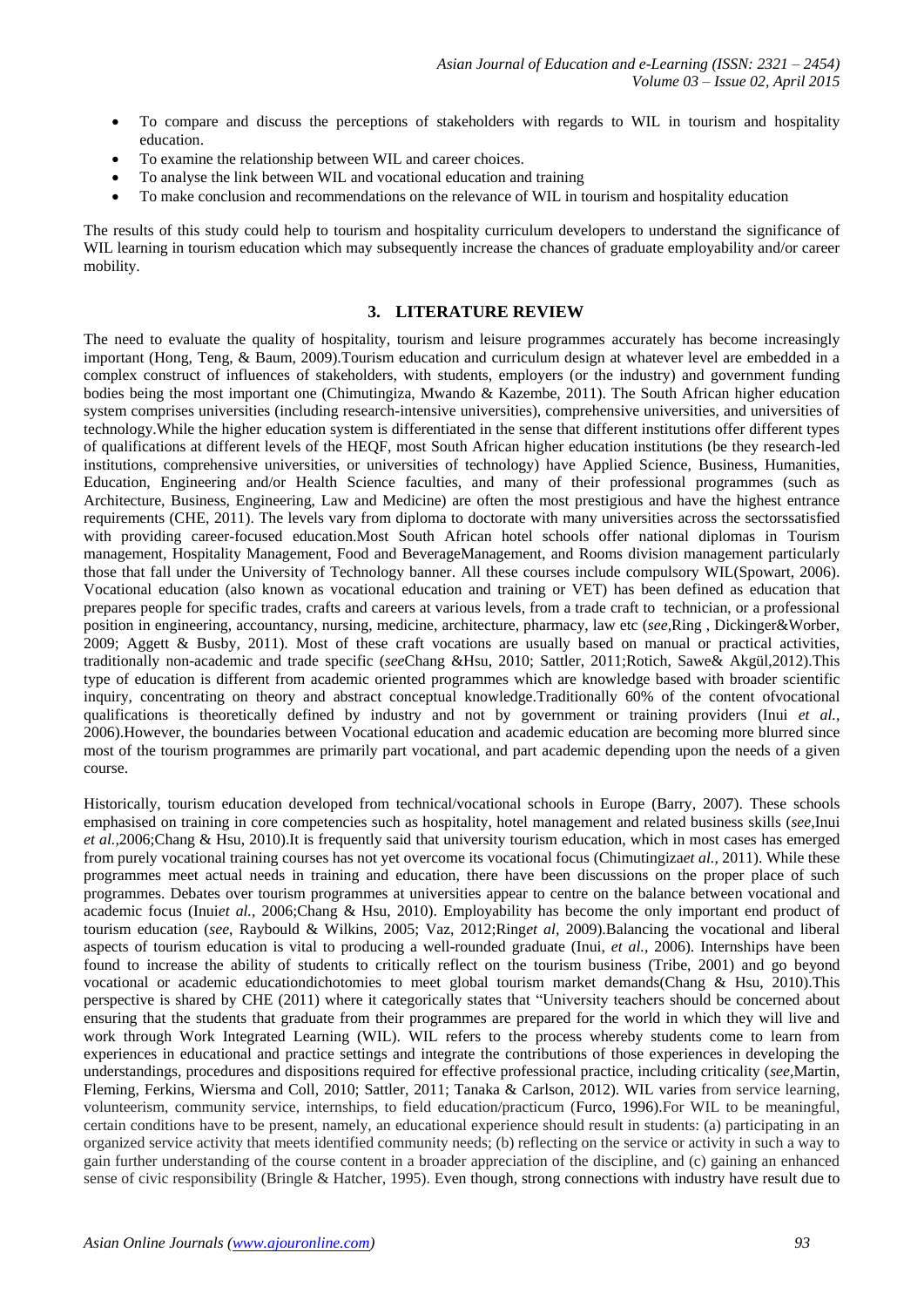internships, the result is the development of industry specific education (Inui*et al.,* 2006). Concentrating on just the vocational aspects impoverishes students and renders them less likely to be able to respond to stakeholders in a developing tourist society (Acolla, 2006; Pearce, 2006). Questions arise with regards to the viability of maintaining the status quo, of uncritical reproduction of present practice (Dale & Robinson, 2001), and future skills needed for the tourism professional (Morgan, 2004).Due to the varied types of programes on tourism and hospitality education, it has been noticed that vocationally oriented courses have career benefits exploration, career clarity, and improved prospects for employment but it ignores scientific research and development abilities. Lack of best practices on tourism education has also compromised the WIL concept particularly in comprehensive South African universities where there is no rationale for competency based education, and WIL is not included in production, teaching and scientific process of common talent training and education activities.

## **4. METHODOLOGY**

Based on a sociological perspective, the study took a constructivist perspective which sought to understand issues relating to both academic and vocational education and its relationship to WIL in South Africa. A constructivist design focuses on feelings, believes, and perspectives of the participants (McMillan & Schumacher, 2010). Since the researcher in this study was experienced in WIL issues, a snowball sampling technique and self-reflexivity were used.The participants were selected on the basis of their experience regarding WIL. Based on the complexity of the subject, heterogeneous groups wereidentified made up of tourism students, academics and industry practitioners. An unstructured interview guide was used as a data gathering tool. The interview questions were open-ended which enabled the researcher to probe the respondents further and search for more information until a saturation point was reached after a total of twenty interviews were conducted. The method was complemented by documentary analysis, participant observations,takingnotes during interviews and making field visits. Documentary analysis included a review of research reports on WIL, journal articles, books, and other related published documents. Participant observation necessitated visiting various tourism and hospitality organisations made up of eight stakeholders (1-one star, 1-three star and 1-five star, 1 travel agent, 1 tour operator, 1 car hire company, 1 convention centre and 1 attraction) conveniently selected in order to understand the conditions students are subjected to on WIL. The visit took place in the North West and KwaZulu Natal provinces respectively. The two provinces were chosen for two main reasons. Firstly, there were convenient and easily accessible by the researcher. Secondly, there were a significant number of students attached in these provinces. Indepth interviews were recorded and transcribed as notes to ensure reliability of the method. Data collected was then typed, coded and placed into relevant data categories to answer relevant questions. Field notes and observations were typed and coded in a descriptive form. Trends wereanalysed and triangulated to other subcategorises to verify and strengthen the results. Primarily, data wasanalysed in relation to WIL theoretical frameworks and the literature review. The results were then presented into themesin line with the objectives of the study.

## **5. RESULTS OF THE EMPIRICAL SURVEY**

To understand the perceptions and experiences of the respondents regarding WIL and its relevance in tertiary education institutions, the following results are presented.

#### **Perceptions regarding skills acquisition**

Respondents were of the opinion that tourism and hospitality is a practically driven industry and the curriculum should include WIL. There were differing perspectives regarding this issue particularly the stage at which students should go on experiential learning. The concept of WIL was evident in Universities of Technology but comprehensive universities still question this wisdom. However students showed a lot of interest on WIL but cited incidences that they were not happy with. These included the issue of being used as cheap labour, repetitive skills, no couching and mentoring, and unfriendliness of supervisors.

*Interviewer:* 

*What do you understand by the term WIL?*

#### *Respondents:*

*It is when students put theory into practice on the job. It is learning that incorporates theory into practice.*

*It is the practical part of learning where the learner is exposed to real work situations.*

*Interviewer:*

*How you are involved and are there any skills gained from WIL?*

*Respondents:* 

*Well as a student, I think WIL has given me the opportunity to acquire relevant skills, and I am tasked to do certain duties in each department, this is checked by my supervisor from time and time……but sometimes this is tedious and repetitive.*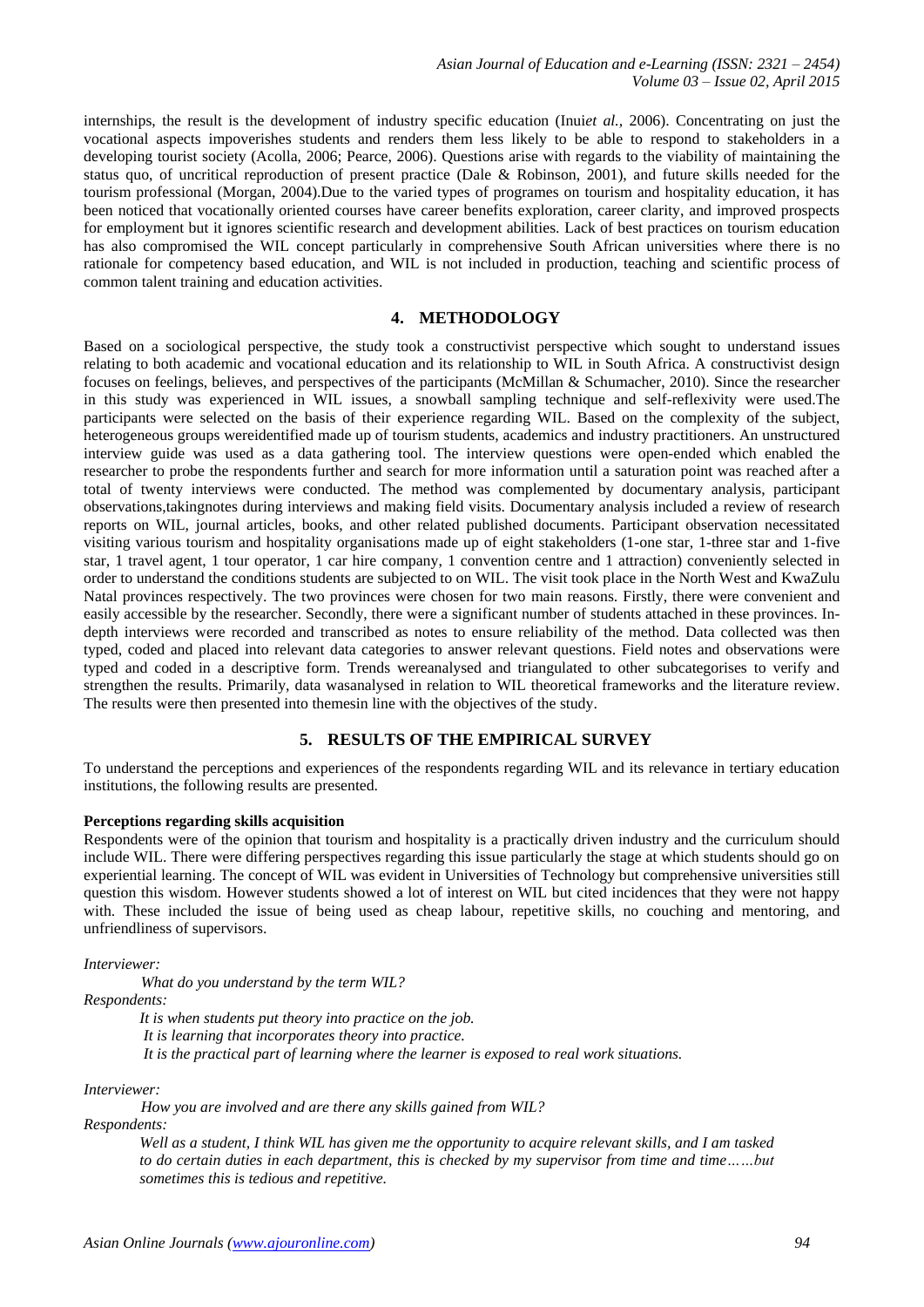*The work that I do when I am at college is not different from industry; to me it is more about appreciation…learning to work under pressure in real work environment which is different from our Hotel school considering the volume of work.*

The results show that, whilst WIL is an integral part of tourism education, for some tertiary institution, a mechanism for integrating students into the operational areas of the organisationsare not yet well established to address the tension between educators and the tourism industry (Inui*et al.,* 2006). When it comes to internships, University of Technology students found it easy to cope with work demands since most of them have same or similar facilities within the university's education system.Some academics felt that the concept of approaching tourism and hospitality education from an academic perspective is a long term philosophy which industry does not subscribe to as they require immediate manpower for production. However, these narrow perspectives of the education machine" nullify all forms of WIL (Sattler, 2011). Therefore, novel tourism educational concepts should focus on simultaneously integrating out of college resources, for example, the range of governmental stakeholders, industries, other educational organisations, professionals and the surrounding community (Chang & Hsu, 2010).

## **Relevance of tourism and hospitality curriculum in South Africa**

The evidence shows that the integration of academic and vocational forms of education and training needs to be included in the curriculum. However, concentrating more on vocational studies can easily with hold the students' motivation for growth, intuition, business acumen, and creativity. Paradoxically, vocational higher education in tourism may need to rediscover these humanistic values in order to fulfil its managerial objectives of creating successful tourism business managers" (Morgan, 2004). Vocational tourism education seems to consider employability as a means to an end goal, which short-changes students in addressing long range sustainability, moral and ethical decision making functions (Tribe, 2002; Cooper, 2002). Most tourism programmes were found to be employment driven, industry needs and expectations dominate curriculum design, since they are rooted in practice and application.

#### *Interviewer:*

*Are there any benefits associated with WIL and what are the challenges associated with it?*

## *Respondents:*

*Where I come from we have no Hotel school, no practicals and no exposure, therefore, WIL gives me the opportunity to link theory and practice. Since most of the things that we do are abstract, being on WIL is an opportunity to translate and apply abstract concepts into the work environment.* 

*We work so hard here, because facilities and places are different, this tends to give us different experiences. If one is placed in a five star hotel and the other student placed in a lodge, the resulting experiences are different. Those in a five star hotel are likely to benefit much more, but the basic procedures are the same.*

*The benefits include knowing what is expected when one enters the industry. It helps one to identify his strengths and weaknesses and work on these before joining the industry. WIL is the only way I can gain experience since most organisations want to employ people with experience.* 

However, the perception that education should suit only the employment requirements of the industry may not be the most effective or desired purpose of a university education, nor provide qualified individuals as contributors not only as tourism professionals, but also as thoughtful participants in a global society (Inui *et al.,*2006). The respondents were of the opinion that the curriculum should be designed to respond to the needs of the tourism industry to satisfy customers and to produce appropriate economic benefits for the country, industry and individual. As Chang and Hsu, (2010),argue, that the schools" role should be more than just providing students with a skill base; it is about educating them for "appropriate attitudes and aspirations to guide their career trajectories and industry vision". This may seem problematic in South Africa considering that the drive is to create employment. Academics felt that current curricula are still more vocationally aligned. Morgan (2004) suggests shifting the educational focus from a rigorous vocational framework to a liberal reflective approach in order to address this issue. Curriculum design undoubtedly affects the student experience with different curricula framings, resulting in students graduating with a range of perspectives attitudes and competency (Tribe, 2002). Whilst tourism education can lead tocustomer satisfaction, wealth creation, and employment, the interaction between tourists, tourism organisations and its employees tends to create new landscapes, socio-economic relationships and a myriad of social problems which are not addressed in the current tourism programs. Tourism education should as well as orient individuals on how to act as humans (Chang &Hsu, 2010). Respondentsfelt that the curriculum design should enable students to critically engage on issues of corporate social responsibility, produce individuals who can be integrated into society and reflect on self-awareness, creativity and imagination.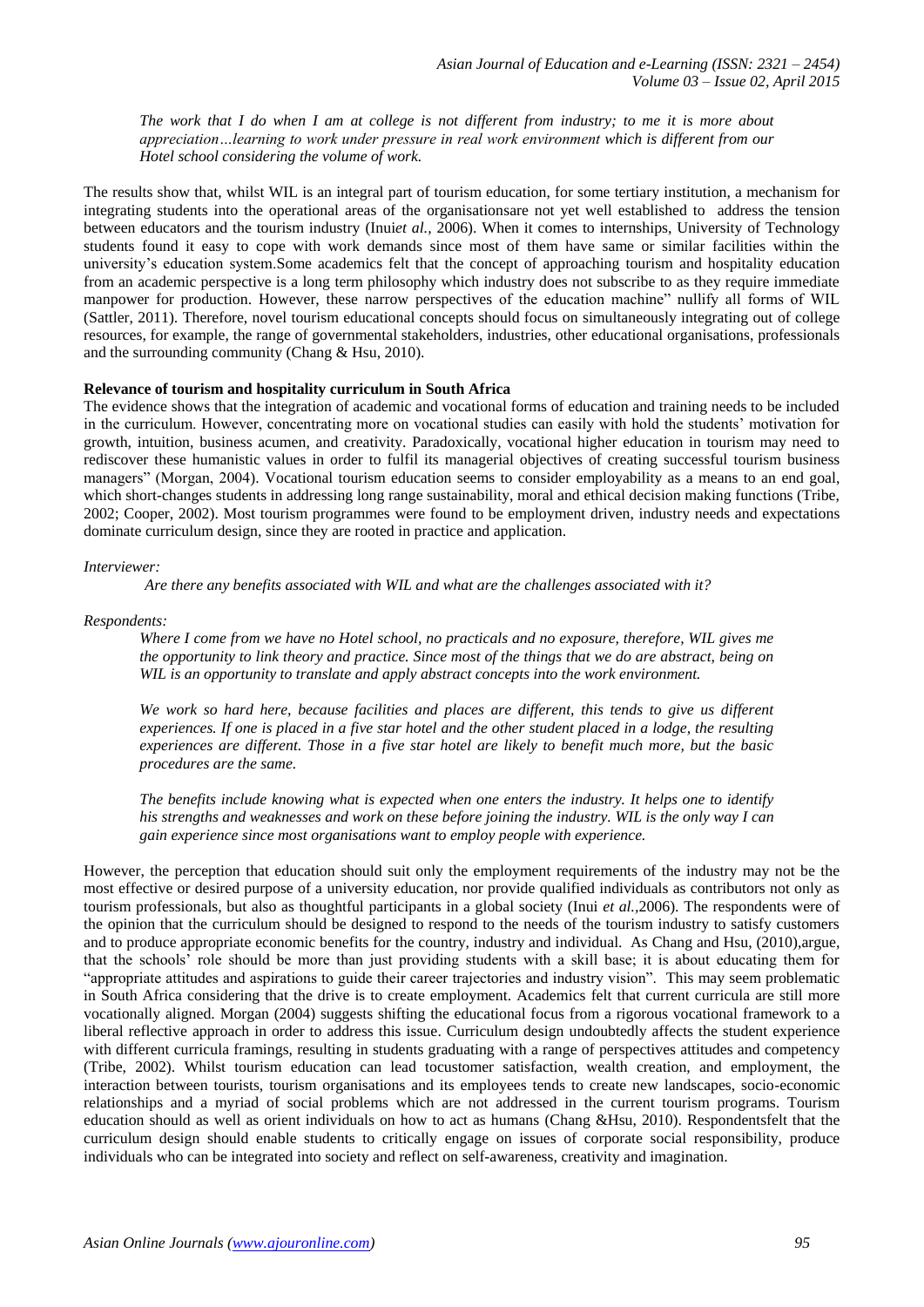## **Role of WIL in enhancing students' employability**

Respondents were aware of the strategic role of WIL in enhancing students" learning experiences. However, the responses were varied and included giving the students the opportunity to put theory into practice. Students viewed work integrated learning as an opportunity to acquire the pre-requisite skills demanded by employers, develop confidence and community engagement. Because students are given an allowance whilst on WIL, some saw this as an opportunity to get an income.

#### *Interviewer:*

*In your opinion, do you think WIL can increase students' employability? Respondents:* 

*WIL is a vehicle to employment. When I went for WIL, my employers promised me a job after finishing college. If you are attached in a suitable place, it can equip you with the required skills….these become handy when you are looking for a job.* 

*Being attached to a specific industry gives me the opportunity to see my future career prospects, it directs me to the right job and allows me to specialise in the job of my dreams. Without any attachment, I do not see how one can make a good career choice.*

*Colleges expect the industry to teach students everything, we would appreciate a case where we get students who know what they are doing…….but the calibre of students we are getting these days does not match the job specifications.*

Industry was of the opinion that WIL gives them the opportunity to choose best candidates for future employment prospects. In addition, for industry, internships were an extra hand especially during pick periods, instead of employing casual labour they tend to rely on students. However, industry felt that this comes with a price which is not easily translated into financial terms. Some issues that came vividly included accounting and supervision of students on experiential learning. To industry, tourism and hospitality education institutions put an extra responsibility on them regarding the number of students who need placement places. Industry pointed out that sometimes it becomes a big challenge to manage academics" expectations. Most of the industry practitioners have never been in a classroom environment particularly in a university and they are not aware of the quality check points needed by academics. They end up using the rule of thumb. As a result, the assessment processes are sometimes compromised.

## **Experiences and perceptions of WIL**

Other studies have recommended that tourism education should incorporate practical and vocational experience such as internships (Tribe, 2001; Busby, 2003), student work experiences (Leslie & Richardson, 2000), or a sandwichplacement (Busby, Brunt, & Baber, 1997), and practicum (Ernawati, 2003). No matter the wording, all forms of WIL arguably form the foundation to develop primary job skills needed in developing countries like South Africa. Students reported substantial benefitsincluding the development of personal and interactive attributes, interpersonal skills, short term financial benefits; employment prospects, career development, gaining management knowledge, experience and civic engagement (*also see* CHE, 2011). However, students thought that they should acquire all the basic skills at college so that adaptation could be faster when they go on WIL. Whilst WIL was found to yield mutually exclusive benefits, there were concerns on the quality of students coming from tertiary education institutions. The current challenge facing education institutions is to match students" ability, aptitudes, behaviour with organisational demands. Some employers voiced some concerns regardingWIL; they felt that the internship period is rather too short, there is poor communication between industry and institutions, and the urgent need for applied research on various areas of the tourism industry which can easily be assimilated into the organisation"s systems and procedures. The issue of students using vocational skills to start their own businesses came out stridently as some felt that the current curriculum channels them to become job seekers rather than entrepreneurs.

#### *Interviewer:*

*What are your perceptions and experiences regarding work integrated learning? Respondents:*

*WIL gives the students the opportunity to developfoundation skill butInstitutions need to create an environment that can develop and nurture students for work readiness.*

*As an Institution, we need to endeavour to motivate students to learn, and give them supportive mechanism that would enable them to think outside the box. The current curriculum does not churn out entrepreneurs but it tends to develop workers instead.*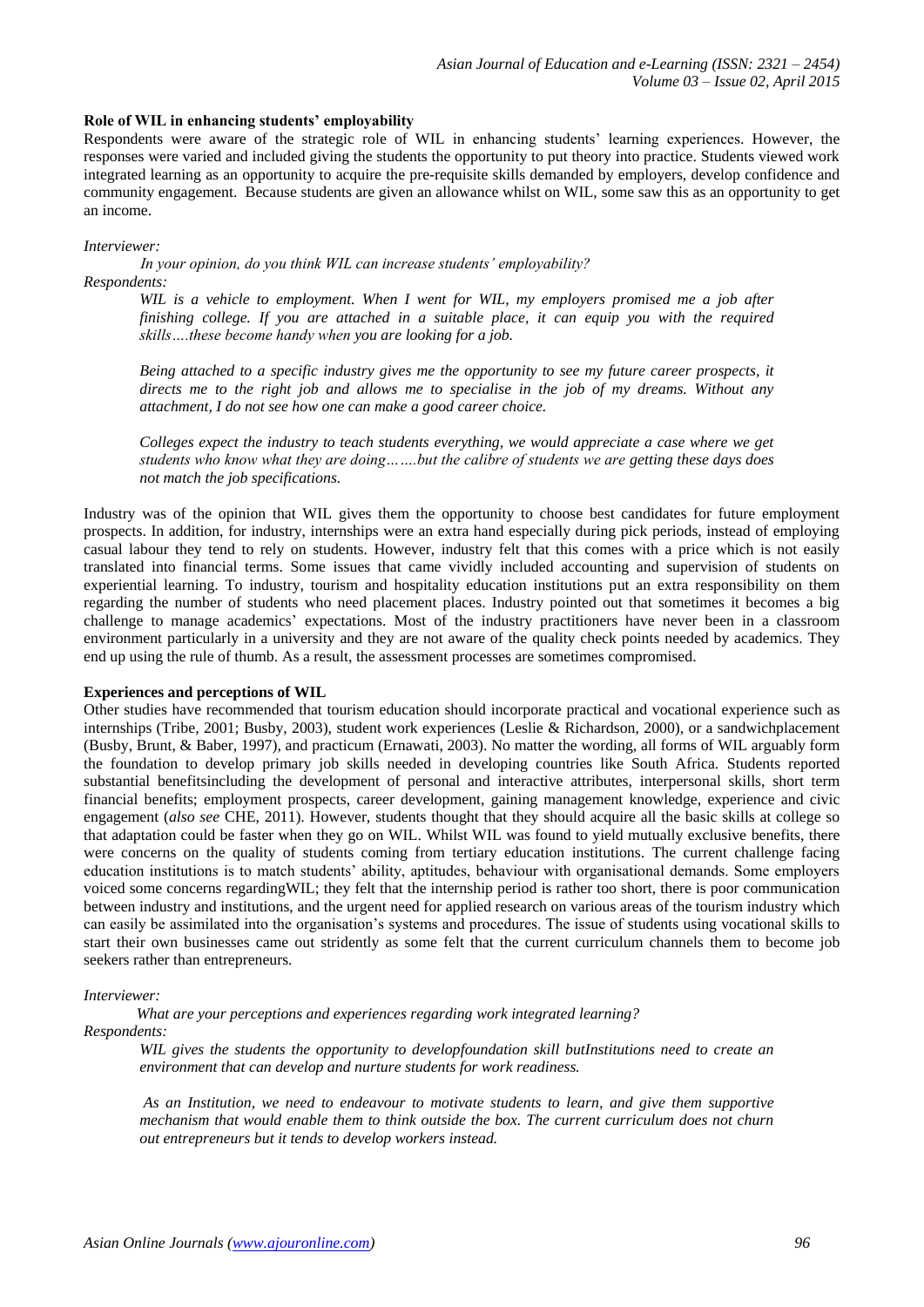*I believe the curriculum needs to be dynamic and respond to the needs of the country. Considering that tourism is one of the leading economic sectors in South Africa, expanding knowledge is a prerequisite.*

*I believe tourism programmes should be customised….to address skills deficiency in the country.* 

## *…tourism curriculum has to channel studentsinto specific tourism related professions and develop practitioners who are likely to lead the profession into the next echelon.*

Considering Ernawati (2003) assertionthat "vocational education should respond to the needs of the informal economy and be inclusive because in developing countries people work and trade predominantly in the informal economy", even vocational education has not yielded any meaningful benefits.Therefore a standard tourism degree should be tailored to accommodate vocational as well as intellectual skills (Busby, 2001) to be able to develop entrepreneurs. Dale and Robinson (2001) propose that three domains should emerge in tourism education. Their model suggests that education programmes should offer: "generic degrees" that provide broad understanding of the tourism and interdisciplinary skills; "functional degrees" that focus on particular areas of tourism such as marketing, information systems, or planning; and product based degrees" that focus on the development of a particular product or market, requiring expertise in the area. Whilst there are a number of approaches to designing a tourism curriculum, the point is, in South Africa the curriculum design should follow either an interdisciplinary approach, systems approach or managerial approach.

#### **Benefits of incorporating WIL in tourism and hospitality education**

Respondents acknowledged that most vocationally oriented programmes are starved with theory which is a pre-requisite for one to reproduce new knowledge in order to developthe tourism industry. Industry-university cooperation integrates university and vocational training, which plays an important role in tourism and hospitality education (Chang & Hsu, 2010). There is an illusion amongst academics that practically oriented subjects require less theory, the fact that some of the academics have never worked in any one of the tourism sector complicates the whole issue. Any practice should be driven by both theory and practice. However, there was consensus on the suggestion to integrate vocationally oriented tourism and hospitality studieswith academic issues. But there was concern that this hybrid has not been done properly causing a lot of anxiety on the part of industry. The failure to appreciate that some sectors of the tourism and hospitality industry are too specialised, need business acumen, intuition and creativity, some respondents tended to think that areas such as "culinary skills" do not require as much theory as management. The kitchen being the heart of a hotel, it has to be staffed by people who are business minded and cost conscious.To develop these skills a lot of business and culinary theory is needed. There was evidence ofdisparityin skills to be acquired on the job and those to be acquired during training.

#### *Interviewer:*

*Are there any benefits of incorporating WIL into the curriculum design and what are the challenges?* 

#### *Respondents:*

*The current tourism programmes are practically oriented but there is need to balance theory and practice to enable students to operate confidently. I believe cookery and housekeeping courses do not require a lot of theory, therefore students need to take their time on practice instead. If the school does not have any facilities for practice, students may have a challenge after completion…...they will not be able to relate theory into practice.* 

*I believe students at Universities should not do these practically oriented courses. These should be done by universities of technology…..as they do not require rigorous scholarly engagement.* 

*I think the industry is not ready for students either. Most of the time they do not follow the designed attachment program resulting in students doing the same thing over and over. The challenge is to manage suspicion and mistrust in the mind of academics. Academics think that students are being used as an alternative source of labour by industry without giving them the necessary skills.*

*The challenge facing the design of tourism curricula is to strike a balance between institutions and industry stakeholders' needs. As long as there is no consensus amongst stakeholders, the industry is likely to suffer in the long run….to the disadvantage of students.*

Some application skills can be acquired during WIL, particularly those skills that do not require intensive scholarly effort. In line with Aggett and Busby (2011), a number of WIL benefits were identified. There were some concerns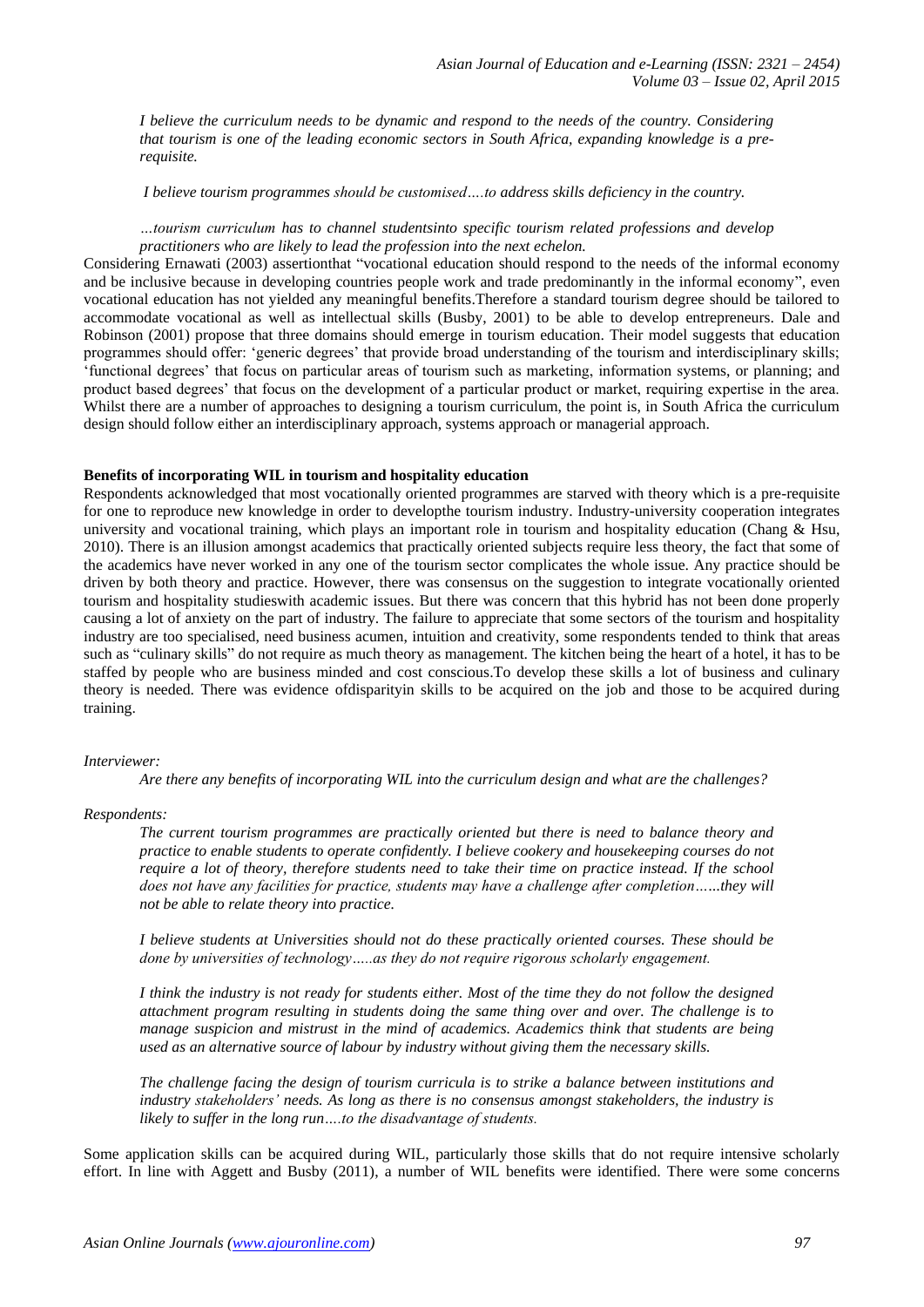regarding some negative experiences of WIL. Improper planning, ill treatment of students by employers, routine and unstructured work schedules, lack of appreciation and communication between students and faculty and faculty and employer could contribute to negative equity on WIL. Some of these consequences were noted as having severe future career choice.

## **6. DISCUSSION AND IMPLICATIONS**

Tourism and hospitality education system requires integrating modern management and innovative practices, and building on from conventional practice-oriented educational methods to those focusing on techniques, skills, aesthetics, and cultures (Chang & Hsu, 2010) shifting more attention and resources to compelling needs of contemporary society (Cecil, 2012).Work Integrated Learning will continue to feature in both vocational and academic disciplines. Horng and Lee (2006) emphasise that tourism and hospitality education should assist students in the integration of subjects in different fields, especially the study of aesthetics, arts, and cultures, the exposure to which can be adopted in their careers. Any abstract concept should be translated and applied. The study has shown that WIL is an integral part of the learning process due to the advantages associated with it. Observations indicate that the way vocational education is construed is sometimes misinterpreted. Because the current conception of vocational education is associated with failures and under achievers, the ability to attract intellectuals to develop the profession will not be realised soon.

The aim of tourism education today is to "promote global citizenship and optimism for a better world" (Sheldon, Fesenmaier, & Tribe, 2011).The failure to appreciate different students"abilities tends to affect career choices. By nature some professions are vocationally oriented; questions will always be asked as to what constitutes academic and the line that divides the two. Inherently, the two concepts are interconnected, but they have differing pedagogical orientations. Drawing a seam between the two approaches to education becomes unfair as it tends to channel learners by academic achievement. Frankly, due to misconceptions about tourism and hospitality education at school level, students conclude that this area is not academically challenging therefore vocationally inclined. Consequently, the tourism and hospitality education system should urgently address this issue by equipping students with independent thinking, cultural sensitivityand professional skills (Chang & Hsu, 2010; Wells & Grabert, 2004; Martin, Rees, Edwards, & Paku, 2012). A particular strength of WIL experience is the ability to enhance those soft skills that could not be learnt in the classroom environment (*Also see,*Martin, Rees, Edwards, & Paku, 2012).The study has demonstrated that there advantages associated with integrating vocational and academic strands of education. As observed in other studies (Eyler, Giles, Stenson, & Gray, 2001; Parker-Gwin & Mabry, 1998; Stukas, Clary, & Snyder, 1999)WIL links community engagement and academic outcomes, yields both civic and academic outcomes that produce changes in not only academic knowledge and skills, but also attitudes toward community service, citizenship, and social responsibility. Apart from meeting the needs of the learners, the programme developmentalso meets the requirements of national needs and ensures equivalencein standards, even if the university programmesare not 'the same'.

The paper has shown that internships may form the bridge between the academic curriculum and industrial participation (Airey & Johnson, 1999; Busby*et al.,* 1997).Some previous studies (*see,* Inui, *et al.,* 2006; Sattler, 2011) have concluded that on one hand most academically inclined programmes face a number of challenges. These include poor opportunities for entrepreneurship, limited accessibility, and resource constraints and skills deficiency to operate optimally in the industry. On the other hand, vocationally oriented programmes tend to suffer from perception of inferiority, lack of academic rigor, resource constraints and inadequate management. Therefore, WIL learning should balance this anomaly, and ensure that there is consensus in the skills to be assessed whilst on experiential learning and rationalise vocational and academic training and education. This study argues that whilst it is acknowledged that WIL is pivotal in tourism and hospitality education, methods, systems, procedures and assessment criteria should be carefully embedded into WIL planning and implementation processes.

# **7. CONCLUSION AND RECOMMENDATIONS**

The study concludes that WIL is an integral part of the tourism curriculum. Tourism being a career driven profession, with vocationally applied skills, tourism educators needsto re-imagine tourism education and student experiencesto meet the global challenges faced by the tourism industry (Cecil, 2012). The misconception that only vocationally oriented courses need internship is old fashioned and farfetched. Today"s tourism education programsshould embody issues to do with ethics, stewardship, knowledge, professionalism, and mutuality (Sheldon *et al.*, 2011). They must demonstrate, at a high level, the ability to work with people of different races, ethnicities, religions and work within the context of local, national, and international societies (Christou, 2002), exhibit competencies that focus on problem solving, teamwork, and conflict resolution. Therefore, WIL should adequately prepare students for both community and professional roles. The study has shown that WIL learning can take place in so many different forms. Tourism in particular, WIL can be exercised through field trips, excursions, internships, attachments and or service learning. The varying degrees of WIL signify its relevance in tourism and hospitality education, be it a University of Technology or comprehensive University. Whilst there is ample evidence that disputes the notion of WIL and academic achievement, this study concludes that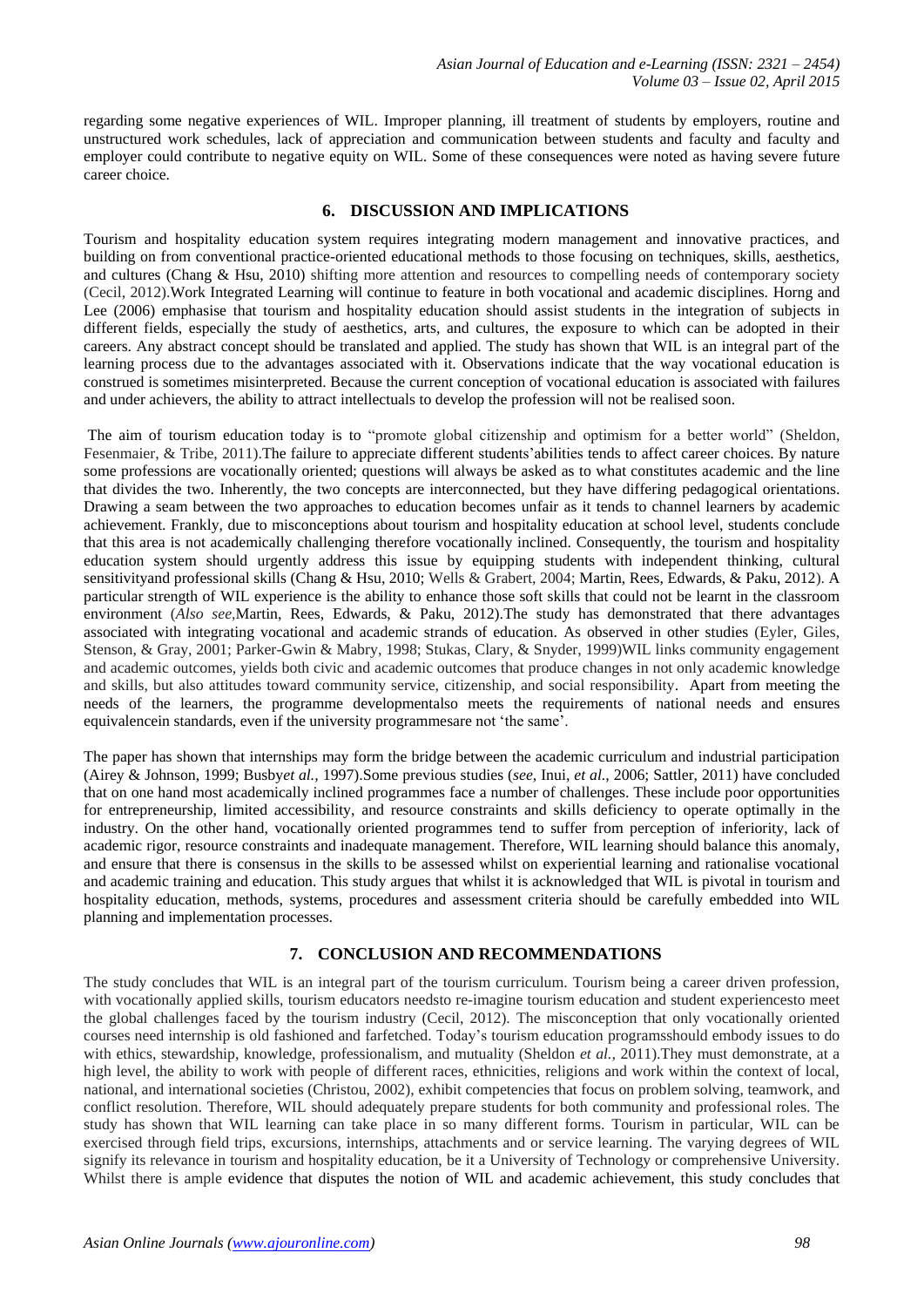there are other, non-academic but equally importantforms of learning that can come from work experience and these forms give us goodgrounds for supporting WIL. Industry is continuously demanding from educators, graduates who possess sophisticated knowledge, turning lifelong learning bonds in to new perspectives. The study is justified to claim that some of the benefits of WIL include increased student interest in the subject, enhanced employment opportunities, development of problem solving skills which makes teaching more enjoyable for academics. The study has also revealed that WIL tends to translate abstract concepts into simple manageable step by step practice thereby making learning more exciting to students. The fact that there is immediate feedback on learning fast tracks the learning process. Students' transition from academia toemployment in the fieldchannels them into key positions in the community organizations and remain ambassadors ofthe university, school, and or department they represent. This study was stimulating and exciting, the experience of which has given a number of interesting conclusions. The study therefore recommends to academics to re-look,re-think, and re-curriculate their programmes so thatthey are either vocationally, academically or trans-(inter) disciplinary orientated and ensure that WIL is incorporated into the curriculum design as a function of improving graduate employability.

# **8. LIMITATIONS OF THE STUDY**

Since the study was qualitative in nature, which utilized in-depth interviews using a snowball sampling, no hypothesis was tested instead research questions were used. A further study is recommended through the use of a quantitative design that will test whether there is a significant relationship between WIL and academic performance. Furthermore, to test whether there is a significant difference in perceptions and experiences of stakeholders regarding WIL.

## **9. REFERENCES**

- Aggett, M. & Busby, B. (2011).Opting out of internship: Perceptions of hospitality, tourism and events Management undergraduates at a British university*. Journal of Hospitality, Leisure, Sport and tourism Education,* 10(1): 106 – 113.
- Airey, D. & Johnson, S. (1999). The content of tourism degree courses in the UK. *Tourism Management,* 20(2): 229-235.
- Barry, M. (2007). *Vocational Education and Training in Ireland: Thematic Overview.* European Centre for the development of vocational training and Training, Vol. 55(3): 319-333.
- Bringle, R., & Hatcher, J. (1995). A service-learning curriculum for faculty. *Michigan Journal of Community Service Learning*, *2*(1): 112–122.
- Bruner, J. (1996). *The Culture of Education.* Cambridge, MA: Harvard University Press.
- Busby, G. & Fiedel, D. (2001). A Contemporary Review of Tourism Degrees in the United Kingdom. *Journal of Vocational Education and Training,* 53(4): 501-521.
- Busby, G. & Klug, J. (2001). Movie-induced tourism: the challenge of measurement and other issues, *Journal of Vacation Marketing*, 7 (4): 316-332.
- Busby, G. (2003). Tourism degree internships: a longitudinal study. *Journal of Vocational Education.*8(1): 37- 54.
- Busby, G., Brunt, P., & Baber, S. (1997). Tourism Sandwich Placements: an Appraisal. Tourism Management, 18(2): 105-110.
- Cecil, A. (2012). A Framework for Service Learning in Hospitality and Tourism Management Education, *Journal of Teaching in Travel & Tourism*, 12 (4): 313-331.
- Chang Te-Yi&Hsu Jui-Man (2010). Development framework for tourism and hospitality in higher vocational education in Taiwan. *Journal of Hospitality, Leisure, Sport and Tourism Education*, 9(1): 101 – 109.

#### **CHE see Council for Higher Education.**

- CHE, 2011. *Work-Integrated Lea rnin g: Good Practice Guide*. Pretoria, Council on Higher Education.
- Chimutingiza, F., Mwando. M. & Kazembe, C. (2011). The hospitality and tourism honours degree programme: Stakeholders" perceptions on competencies developed. *Journal of Hospitality Management and Tourism* . 3(1): 12-22.
- Christou, E. (2002). Revisiting competencies for hospitality management. *Journal of Hospitality & Tourism Education*, *14*(1): 25–32.
- Dale, C. and Robinson, N. (2001). The Theming of Tourism Education: a Three-domain approach.tourism and leisure programmes. *Journal of Hospitality, Leisure, Sport and Tourism Education,*